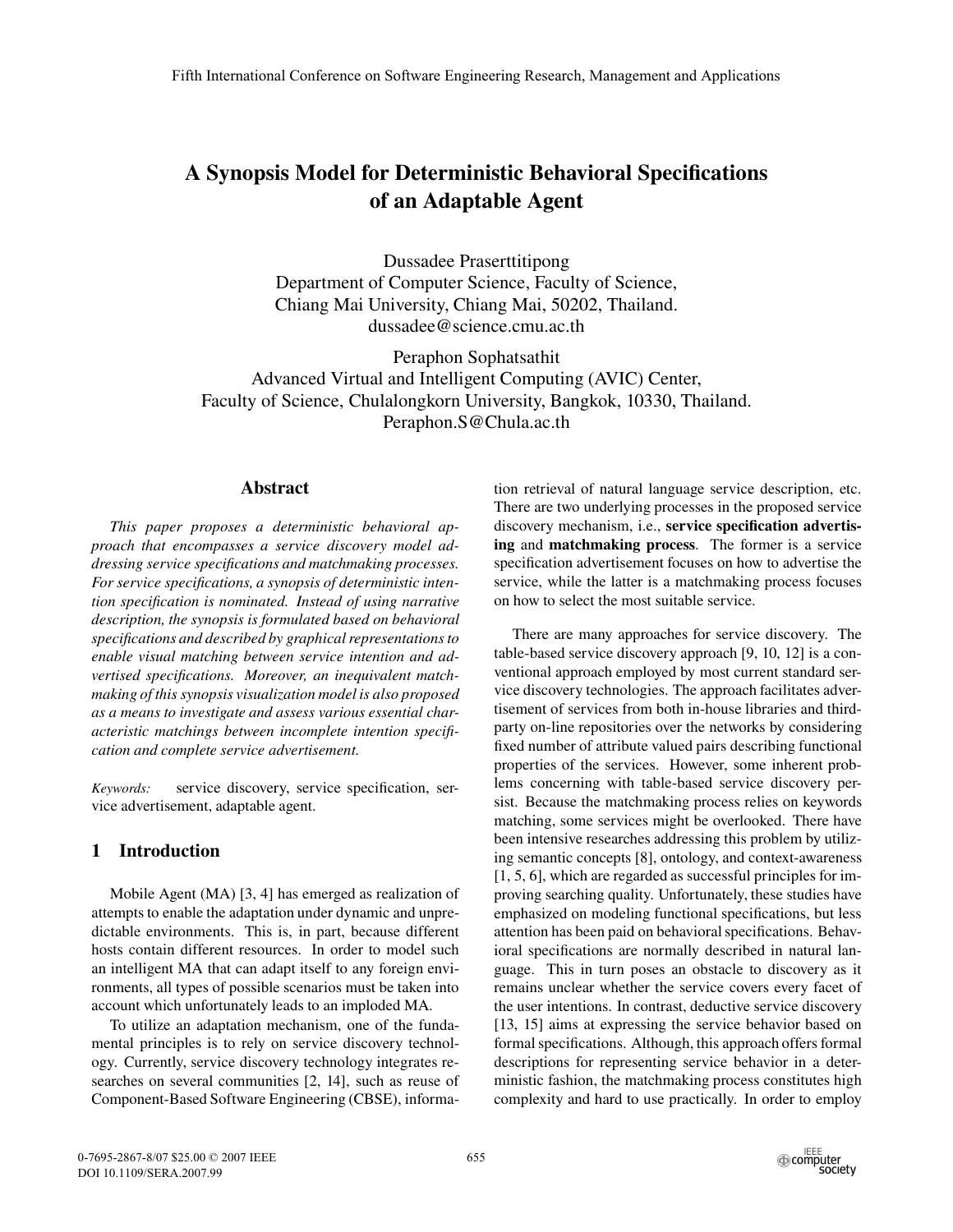more practical matchmaking process, a software component matrix that represents formal specification is proposed in [11]. The logical form of a behavioral model refines the service capabilities using state transition diagrams, whereas the physical form is represented in matrix form. The matching process can thus be conducted by matrix manipulation operators.

Normally, in matchmaking process of the mentioned approaches, the process commences on case comparison between the request intention specification and the collected service advertisements. The most suitable service will be recommended to the requester. It is noticed that these approaches satisfy equivalent matchmaking between intention specification and service advertisement.

However, there are two significant issues in designing the MA. First, to move an MA over the network, the MA must be compacted to reduce transmission bandwidth. Second, since an MA works under dynamic and uncertain environments, the equivalent matchmaking cannot be satisfactorily determined.

The remaining of this paper is organized as follows. Section 2 describes the proposed approach. The experiment and evaluation is presented in Section 3. Section 4 concludes with future research direction.

# 2 Proposed approach

In this paper, an alternative service discovery approach is proposed, both on service specification and matchmaking process. For service specification, a deterministic synopsis intention specification is nominated in the proposed model. The model in turn addresses the bandwidth reduction issue as the desired behaviors of an MA are collected in a compact form. Moreover, synopsis visualization is introduced to formulate the specification by graphical representations. To cope with the second issue on dynamic and uncertain behavioral specification of an agent intention, some terminologies are established for subsequent derivations.

The agent intention specification is denoted by  $\beta$ , and the service advertisement is referred to as  $\pi$ . Both  $\beta$  and  $\pi$  are commonly called  $I.$  Additionally, a set of concerning attributes for each object domain is defined as  $A =$  $\{\mathcal{A}(1), \mathcal{A}(2), \ldots, \mathcal{A}(\rho)\}\$ , where  $\rho$  is the number of concerning attributes in each domain. Besides, the attribute values for any concerning attribute is defined as  $A(k) = \{a(k)^1, a(k)^2, \ldots, a(k)^{p_k}\},$ where  $p_k$  is the number of concerning attribute values of  $A(k)$ . Based on these definitions, it can be inferred that this model will not handle continuous attributes. Thus, the concerning attribute values need to be discretized beforehand. Besides, a set of decision actions, denoted by  $\Omega$ , are categorized over a bipolar attitude scale as favorable class, FV Class, and unfavorable class, UFV Class. The definition of attitude is defined in [7] as " *a predisposition that is learned in order to respond in a consistent way, either in favorable or unfavorable manner toward a specific object.*"

A number of overall attribute values,  $n$ , is a finite number for each domain of knowledge.  $\alpha^{\beta}$  and  $\alpha^{\pi}$  denote the number of conditional statements specified in  $\beta$  and  $\pi$ , respectively. The variable  $m$  is defined as the number of all possible conditional statements. Furthermore, the validity degree of reusing a service  $\beta$  in place of  $\pi$  is defined as a **compatibility degree**, denoted as  $\Theta^{\beta,\pi}$ .

Under certain environments whose resources are all known or adequately characterized in advance, all situations that the agent will encounter can be anticipated. In general, the agent intention specifications have a tendency to be the complete specification. Thus, compaction can be straightforwardly performed where the values of both  $\alpha^{\beta}$  and  $\alpha^{\pi}$ must be equal to  $m$ . This particular case is called the **equiv**alent matchmaking. This quantitative measurement for the compatibility degree of reusing a service  $\pi$  in place of  $\beta$  can be derived from [11] as follows:

$$
\Theta^{\beta,\pi} = \frac{\left[\sum_{i=1}^{m} \Delta\bigg(\beta.\Omega(i), \pi.\Omega(i)\bigg)\right]}{m} \times 100
$$
 (1)

In other words,  $\Theta^{\beta,\pi}$  is proportioned to the similarity between  $\beta$ . $\Theta$  and  $\pi$ . $\Theta$ . For conditional statement  $i^{th}$ , the similarity of  $\beta.\Theta(i)$  and  $\pi.\Theta(i)$  can be assessed as follows:

$$
\Delta(\beta \cdot \Omega(i), \pi \cdot \Omega(i)) = \begin{cases} 1 & \text{if } \beta \cdot \Omega(i) \equiv \pi \cdot \Omega(i) \\ 0 & \text{otherwise} \end{cases}
$$
 (2)

where  $\beta.\Omega(i) \equiv \pi.\Omega(i)$  if either  $\beta.\Omega(i)$ FV and  $\pi.\Omega(i) \in FV$  or  $\beta.\Omega(i) \in UFV$  and  $\pi.\Omega(i) \in$ UFV.  $\Delta(\beta \cdot \Omega(i), \pi \cdot \Omega(i))$  will determine a value in the interval  $[0:1]$ .

Conversely, dynamic and unpredictable environments notably differ over the certain environments whose resources are not all known or adequately characterized in advance. In this paper, the resources are referred to as the condition statements. The characteristics of the required services and the available services operating under this kind of environments may change based on contextual values with time. Therefore, when designing the agent, it is difficult to anticipate all complete situations the agent will encounter. In most cases, the agent intention specifications have a tendency to be incomplete. In contrast, service advertisements are mostly specified in form of the complete specifications. As such, the values of  $\alpha^{\beta}$  and  $\alpha^{\pi}$  are not equal. This case is noted as the inequivalent matchmaking. By applying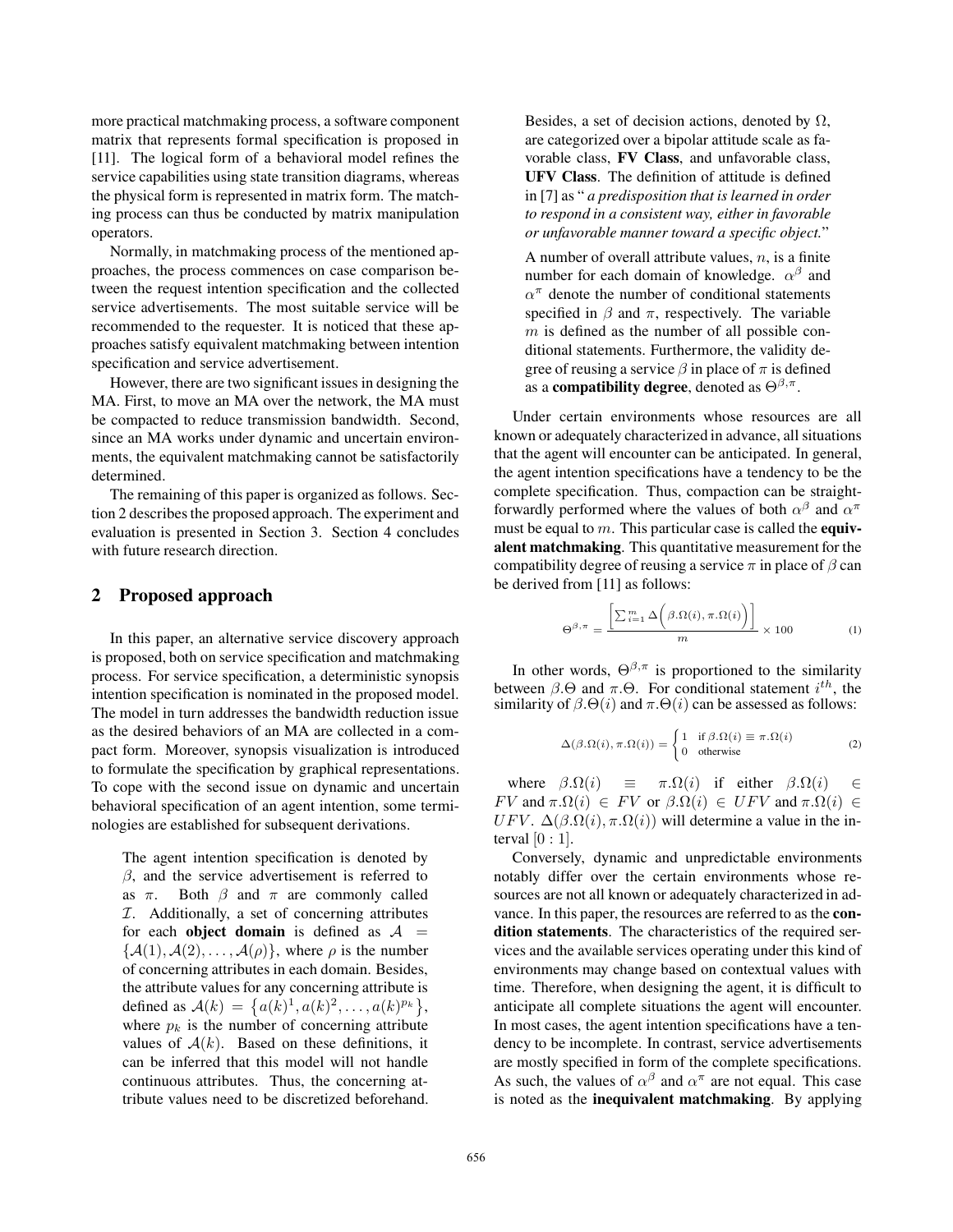Equation 1, this inequivalent matchmaking cannot be satisfactorily determined. There will be some indescribable situations over additional capabilities that may fall outside the boundary of intention specified in  $\beta$ .

#### **2.1 Service specification model**

#### 2.1.1 The synopsis model

A synopsis of deterministic intention specification represents the characteristics of  $\mathcal I$  ascribing the following definitions:

Definition 1 *A synopsis of deterministic intention specification*

Let  $\mathcal{I}^{SY}$  be a synopsis of deterministic intention specification of either  $\beta$  or  $\pi$ . This specification can be modeled as a 2-tuple  $(\mathcal{E}, \mathcal{P})$ , where  $\mathcal E$  and  $P$  are  $1 \times n$  specification features matrices.

 $\mathcal{E}(i)$  is the entropy of an intention specification  $\mathcal{I}$ for a concerning attribute value  $i^{th}$ , that is,

$$
\mathcal{E}(j) = -\left( [\mathcal{P}(j) \times \log_2 \mathcal{P}(j)] + [(1 - \mathcal{P}(j)) \times \log_2 (1 - \mathcal{P}(j))]\right)
$$
 (3)

 $P(j)$  is the probability of an intention specification  $I$  over the  $FV$  class for a concerning attribute value  $j^{th}$ , i.e.,

$$
\mathcal{P}(j) = \frac{\text{number of } \mathcal{A}(j) \text{ belonging to } FV \text{ class}}{\text{number of occurrences} \mathcal{A}(j)} \tag{4}
$$

Given this definition, the ordinary intention specifications are arranged in standard form with equal size to overcome the limitations of the indescribable situations, whereby assessment of compatibility degree over the inequivalent match can be determined.

#### 2.1.2 Example

 $\lceil$  $\frac{1}{2}$  $\mathsf{l}$  $\overline{\phantom{a}}$ 

In order to clarify the proposed model, a classical example from machine learning problem is given in Table 1.

For illustrative purpose based on the sample data in Table 1, some instances of relevant elements ( $\alpha = 14$ ) are demonstrated below.

• An attribute column vector  $A$  takes the form

$$
\overbrace{\textrm{sumny overcast rain}}^{\substack{output \space temperature \\ \textrm{tangent curve}}} \overbrace{\textrm{humidity}}^{\substack{humidity \\ \textrm{hufy}}} \overbrace{\textrm{mily}}^{\substack{windy \\ \textrm{tight normal}}}
$$

• An action class "FV Class" is an instance of one element in the set  $\Omega$ .

# **Table 1. The golf data set**

| Cases        | Outlook  | Temperature | Humidity | Windy | <b>Action Class</b> |
|--------------|----------|-------------|----------|-------|---------------------|
| $\alpha(1)$  | sunny    | hot         | high     | false | <b>UFV Class</b>    |
| $\alpha(2)$  | sunny    | hot         | high     | true  | <b>UFV Class</b>    |
| $\alpha(3)$  | overcast | hot         | high     | false | <b>FV Class</b>     |
| $\alpha(4)$  | rain     | mild        | high     | false | <b>FV Class</b>     |
| $\alpha(5)$  | rain     | cool        | normal   | false | <b>FV Class</b>     |
| $\alpha(6)$  | rain     | cool        | normal   | true  | <b>UFV Class</b>    |
| $\alpha(7)$  | overcast | cool        | normal   | true  | <b>FV Class</b>     |
| $\alpha(8)$  | sunny    | mild        | high     | false | <b>UFV Class</b>    |
| $\alpha(9)$  | sunny    | cool        | normal   | false | <b>FV Class</b>     |
| $\alpha(10)$ | rain     | mild        | normal   | false | <b>FV Class</b>     |
| $\alpha(11)$ | sunny    | mild        | normal   | true  | <b>FV Class</b>     |
| $\alpha(12)$ | overcast | mild        | high     | true  | <b>FV Class</b>     |
| $\alpha(13)$ | overcast | hot         | normal   | false | <b>FV Class</b>     |
| $\alpha(14)$ | rain     | mild        | high     | true  | <b>UFV Class</b>    |

- The number of overall attribute values can be calculated by  $n = 3 + 3 + 2 + 2 = 10$ . Similarly, the number of all possible condition statements becomes  $m = 3 \times 3 \times 2 \times 2 = 36$ .
- The probability of intention specification of one element in matrix  $P$ , i.e.,  $P(1)$ , whose attribute value is "sunny" can be calculated based on Equation (4) as

$$
\mathcal{P}(1) = 2/5 = 0.40
$$

Thus, the corresponding  $\mathcal{E}(1)$  becomes

$$
\mathcal{E}(1) = -([P(1) \times log_2 P(1)] + [(1 - P(1)) \times log_2 (1 - P(1))])
$$
  
= -([0.4 \times log\_2(0.4)] + [(1 - 0.4) \times log\_2 (1 - 0.4)])  
= 0.97

The  $\mathcal{I}^{SY}$  corresponding to the sample data in Table 1, comprises of matrix  $P$  and matrix  $E$ 

The matrix  $P$  takes the form

$$
\begin{pmatrix} 0.40 & 1.00 & 0.60 & 0.50 & 0.67 & 0.75 & 0.43 & 0.86 & 0.75 & 0.50 \end{pmatrix}
$$

Similarly, the matrix  $\mathcal E$  becomes

<sup>0</sup>*.*97 0*.*00 0*.*97 1*.*00 0*.*92 0*.*81 0*.*99 0*.*59 0*.*81 1*.*00

### 2.1.3 A visualized model

A visualized model of the specification synopsis is drawn in a 2-D shape, where the x-axis accounts for the degree of entropy and the y-axis represents the probability of intention degree.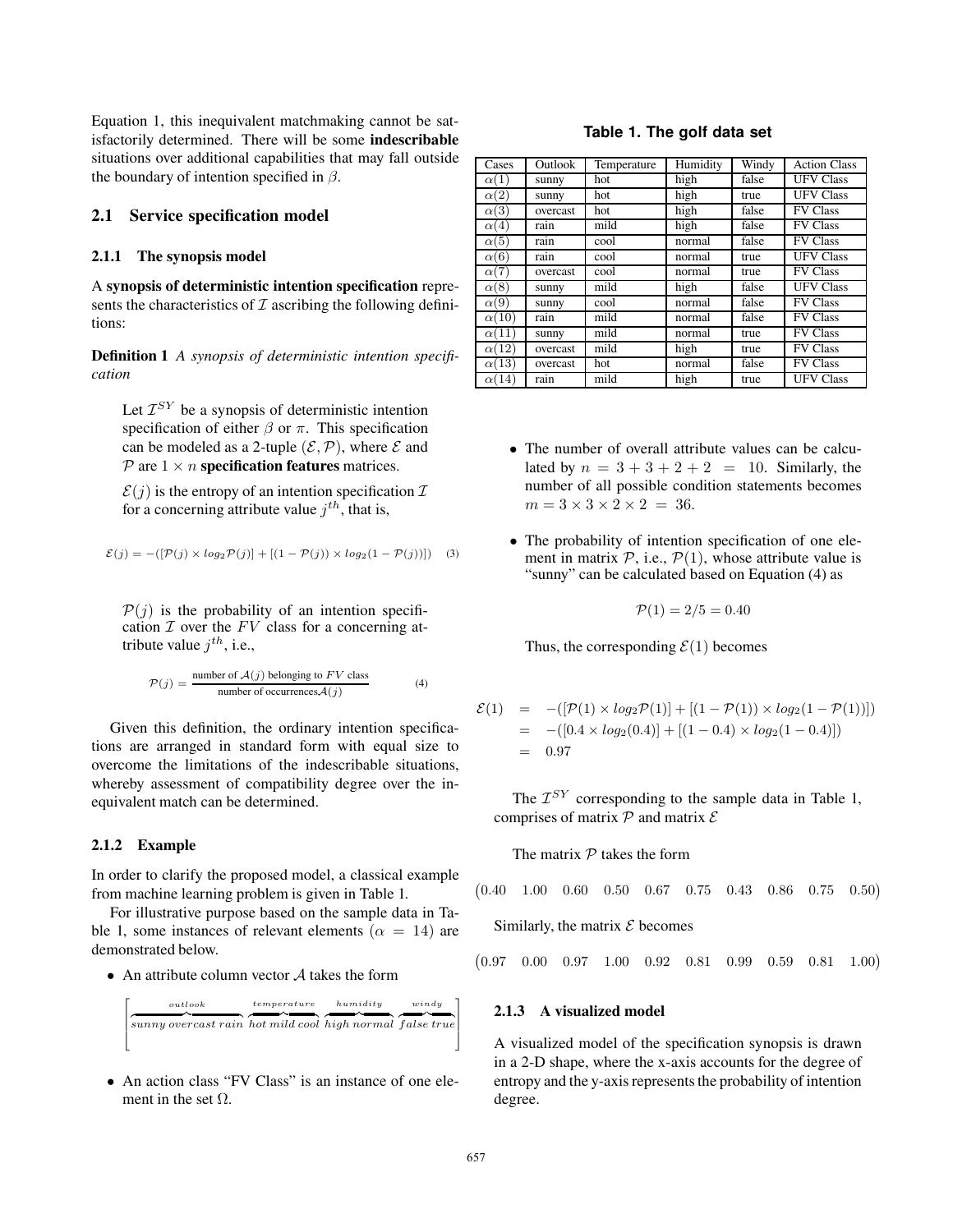Definition 2 *A visualized model of a synopsis deterministic intention specification*

Let  $V^{SY}$  be a visualized model of a synopsis deterministic intention specification of either  $\beta$  or  $\pi$ . This specification is modeled with vertices (V) and edges  $(G)$ .

- 1.  $V(j)$  denotes an x-y coordinate,  $(\mathcal{E}(i), \mathcal{P}(i))$ , of a concerning attribute value  $i^{th}$ .
- 2.  $\mathcal{G}(j)$  denotes an edge from a vertex  $\mathcal{V}(j)$  to a vertex  $V(j + 1)$ . The final  $V(n)$  wraps around to  $V(1)$ , completing the representation cycle.

Figure 1 demonstrates three graphic examples of  $\beta$  and  $\pi$  on the left and right, respectively. As can be seen, the graphs depicting  $\pi(1)$  in comparison with  $\beta(1)$  are virtually no resemblance. The second one exhibits minor difference between  $\beta(2)$  and  $\pi(2)$ . In contrast, the third graphs are strikingly similar.



**Figure 1. Examples of visualized model**

The resulting compatible degrees of  $\pi s$  and  $\beta s$  are given as 31.71%, 70.60%, and 89.81%, respectively. The lowest compatibility degree is reported in the first instances as it is noticeable with the highest shape difference. On the other hand, the third example has the highest compatibility degree, where the graphs are very much alike in many ways.

This can be inferred that the compatible degree of  $\pi$  comparing with  $\beta$  is related to the similarity in shape of  $\pi$  liken to  $\beta$ . Thus, the compatibility degree can somehow be calculated from the degree of characteristic preservation.

#### **2.2 A matchmaking process**

The ability for preserving the principal characteristics of  $\beta$  is called a **resemblance degree**, which is quantified as follows:

$$
\Gamma^{\beta,\pi} = 1/[1 + \nabla_{\mathcal{E}}^{\beta,\pi}] \tag{5}
$$

where  $\nabla_{\mathcal{E}}^{\beta,\pi}$  is degree of discrepancy between the capabilities specified in  $\beta$  and  $\pi$ .  $\nabla_{\mathcal{E}}^{\beta,\pi}$  is given by

$$
\nabla_{\mathcal{E}}^{\beta,\pi} = \sum_{j=1}^{n} [\nabla_{\mathcal{E}}^{\beta,\pi}(j)] \tag{6}
$$

such that individual  $\nabla_{\mathcal{E}}^{\beta,\pi}(j)$  can be determined from the following procedure:

if 
$$
|\mathcal{P}^{\beta}(j) - \mathcal{P}^{\pi}(j)| > 0.4
$$
  
\n
$$
\nabla_{\mathcal{E}}^{\beta,\pi}(j) = 4.757 * |\mathcal{P}^{\beta}(j) - \mathcal{P}^{\pi}(j)|
$$
\nelse\n
$$
\nabla_{\mathcal{E}}^{\beta,\pi}(j) = e^{[\mathcal{E}^{\beta}(j) - \mathcal{E}^{\pi}(j)]}
$$

Figure 2 demonstrates how matchmaking is performed visually. The value of  $\nabla_{\mathcal{E}}^{\beta,\pi}$  of each element from the agent intention specification is matched with its corresponding element of service advertisement until all elements are exhausted.



#### **Figure 2. An example of visualized model**

In order to confirm the correctness of the proposed concepts, statistical methods are chosen to validate the experiments. To measure the extent of characteristic preservation from the above matchmaking process, i.e., how close is the matchmaking accomplished, an assumption of the proposed characteristic preservation is defined as follows:

*If an agent executing its tasks by means of reusing service* π *can preserve its principal characteristics declared in* β*,* π *will be revealed as a compatible service of* β*.*

The compatibility degree  $\Theta^{\beta,\pi}$  is mapped as *dependent variable*, whereas  $\nabla_{\mathcal{E}}^{\beta,\pi}$  is reduced to an *independent variable*. Regression and correlation analyses, namely, linear, quadratic, and cubic regression are employed. Mathematically, the linear, quadratic, and cubic equations can be expressed as in Equation (7), (8), and (9), respectively.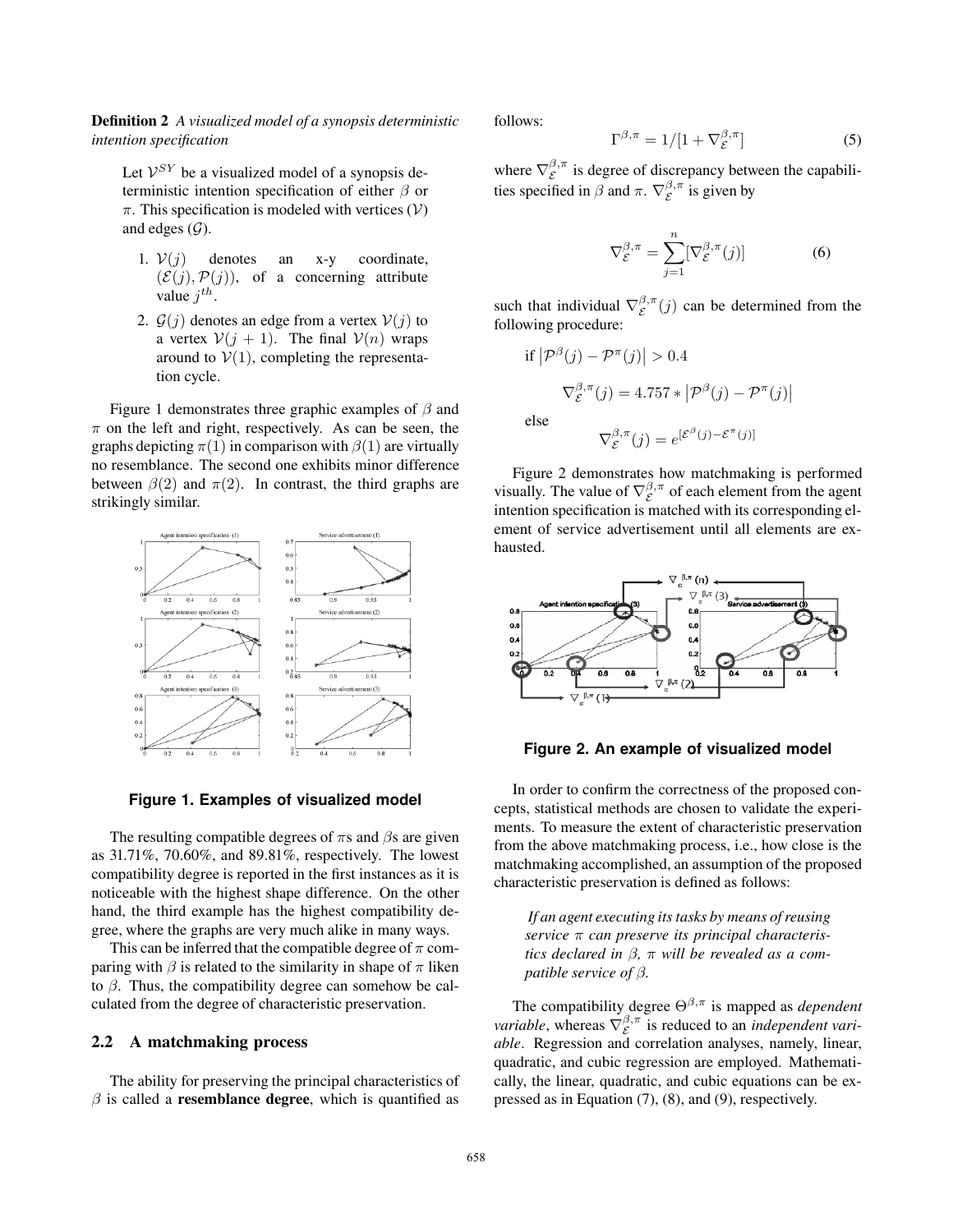$$
\Theta^{\beta,\pi} = \rho_0 + \rho_1 \nabla_{\mathcal{E}}^{\beta,\pi} + \epsilon \tag{7}
$$

$$
\Theta^{\beta,\pi} = \rho_0 + \rho_1 \nabla_{\mathcal{E}}^{\beta,\pi} + \rho_2 [\nabla_{\mathcal{E}}^{\beta,\pi}]^2 + \epsilon \tag{8}
$$

$$
\Theta^{\beta,\pi} = \rho_0 + \rho_1 \nabla_{\mathcal{E}}^{\beta,\pi} + \rho_2 [\nabla_{\mathcal{E}}^{\beta,\pi}]^2 + \rho_3 [\nabla_{\mathcal{E}}^{\beta,\pi}]^3 + \epsilon \qquad (9)
$$

where  $\rho_0$ ,  $\rho_1$ ,  $\rho_2$  and  $\rho_3$  are regression coefficients.

There are two aspects that must be addressed in these analyses. The first aspect concerns with the *nature of the relationship*, where mathematical relation is used to predict the value of  $\Theta^{\beta,\pi}$  from  $\nabla_{\mathcal{E}}^{\beta,\pi}$ . The second aspect concerns with the *degree of the relationship*, which refers to the strength of the relationship between  $\Theta^{\beta,\pi}$  and  $\nabla^{\beta,\pi}_{\varepsilon}$ .

Additionally, hypothesis testing is applied to determine whether there exists an actual relationship between  $\Theta^{\beta,\pi}$ and  $\nabla_{\mathcal{E}}^{\beta,\pi}$ . The basic hypotheses are defined as follows:

$$
H_0: \rho_k = 0
$$
  

$$
H_1: \rho_k \neq 0
$$

where  $\rho_k$  is the regression coefficient of order  $k^{th}$ . For the linear, quadratic, and cubic relation testings, k is equal to 1, 2 and 3, respectively. If the null hypothesis  $(H_0)$  holds true, it can be inferred that there exists a relationship between  $\Theta^{\beta,\pi}$  and  $\nabla_{\mathcal{E}}^{\beta,\pi}$ . The contribution precipitating from these hypothesis testings is a mathematical model that can be used for coarse-gained estimation of the compatibility degree. Furthermore, the synopsis model is also verified whether it is an alternative for specifying the agent's behavior.

# 3 Experiments and evaluation

In this section, two main issues are experimented and evaluated, namely, hypothesis testing and contribution of the proposed model toward the indescribable situations. The experiments were carried out in two steps. First,  $\mathcal{B}roker^{WB}$  conducts the validation process over the conventional white box specification. Second,  $\mathcal{B}roker^{SY}$  conducts the validation process over a synopsis model. A concise example is given to demonstrate the issues under investigation. Procedural details are also presented in the sections that follow.

### **3.1 Hypothesis testing and evaluation**

The equivalent matchmaking of complete agent intention specification and complete service advertisement was experimented under a controlled environment. The assumption describes the compatibility degree of  $\beta$  and  $\pi$ , i.e.,  $\Theta^{\beta,\pi}$  in terms of the discrepancy degree  $\nabla_{\mathcal{E}}^{\beta,\pi}$ . The crucial issue is whether there is any relationship between  $\Theta^{\beta,\pi}$ and  $\nabla_{\mathcal{E}}^{\beta,\pi}$ .

The results obtained from  $\mathcal{B}roker^{WB}$  were noted as controlled results of this equivalent matchmaking. These results are subsequently employed in hypothesis testing. Mathematical evaluation formulated from the hypothesis testing step was carried out as the validation assessment procedure for  $\mathcal{B}roker^{SY}$ .

1. Hypothesis testing: The experiment performed over 1500 test cases where every test case was formulated as a complete intention specification. The F-statistic was applied on three regression analyses by  $\mathcal{B}roker^{SY}$ having significance rejecting level of 0.05%. Figure 3 shows a comparison between the degree of compatibility and the degree of discrepancy. In the graph, the x-axis represents the number of test cases, while the y-axis is the percentage of compatibility degree. The solid line depicts compatibility degree, whereas the dash line shows discrepancy degree. As can be seen, the discrepancy degree tends to be reversely related to the compatibility degree. The compatibility degree of the results increases as the degree of discrepancy decreases.



**Figure 3. Comparison between the degree of compatibility and the degree of discrepancy**

**Table 2. Model Summary**

| Equations        | R-Square | standard error |           | df1 | df2  | Sig.  |
|------------------|----------|----------------|-----------|-----|------|-------|
| Linear           | 0.946    | 5.681          | 26438.095 |     | 1498 | 0.000 |
| <b>Duadratic</b> | 0.946    | 5.682          | 13216.727 |     | 1497 | 0.000 |
| Cubic            | 0.961    | 4.875          | 12147.971 |     | 1496 | 0.000 |

Table 2 summarizes significant values of 0.00 for all types of analyses. This implies that the null hypothesis is obviously rejected as the significance values are less than 0.05. This can be inferred that there exists relationships between  $\Theta^{\beta,\pi}$  and  $\nabla_{\mathcal{E}}^{\beta,\pi}$ . The R-square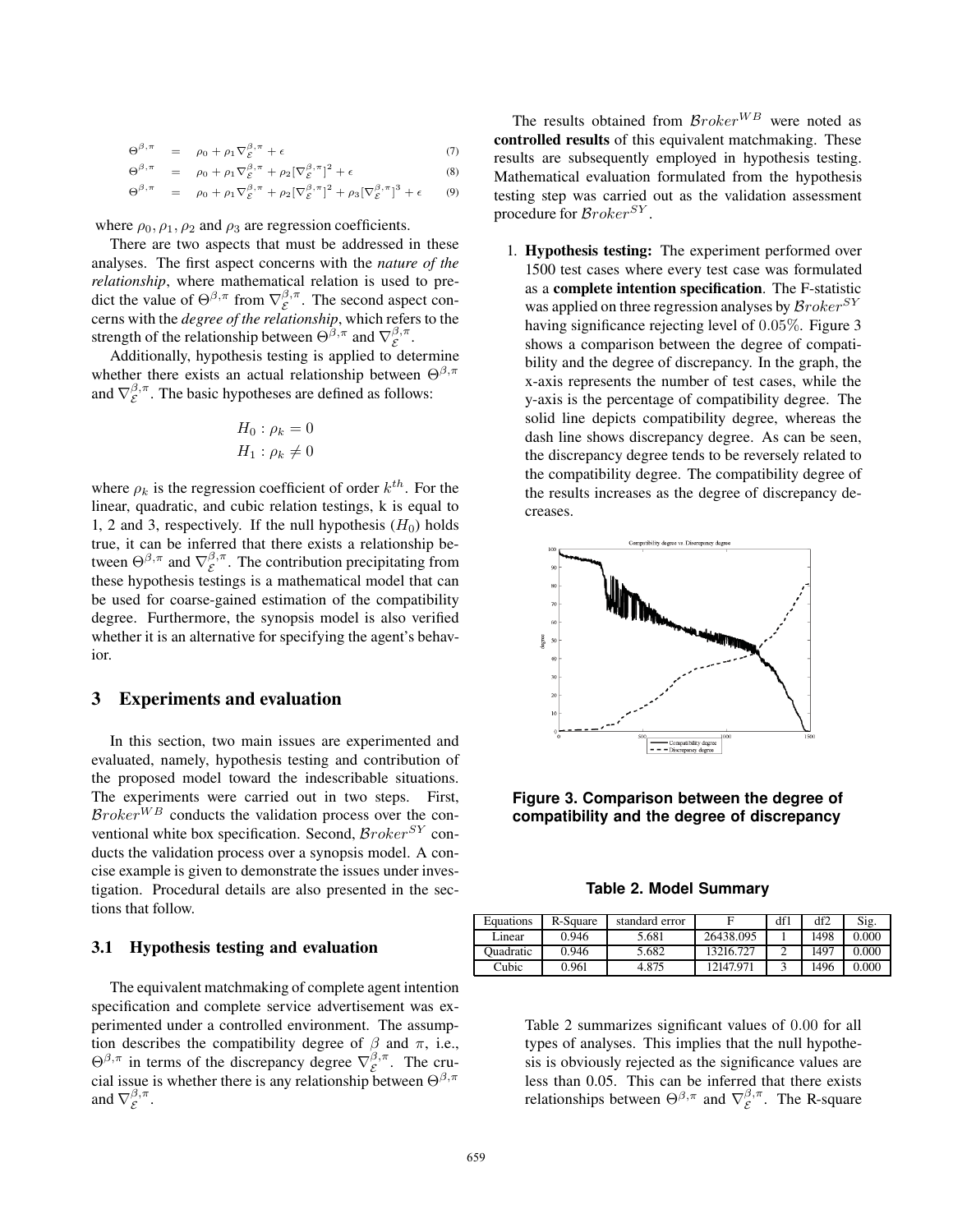values are proportionated to the variations of  $\Theta^{\beta,\pi}$ in the range of 94.6%, 94.6%, and 96.1% for linear, quadratic, and cubic regression, respectively. The corresponding standard of errors are 5.681%, 5.682%, and 4.875%, respectively. This means that  $\nabla_{\mathcal{E}}^{\beta,\pi}$  is a decisive factor influencing on the compatibility degree. Equations  $(7)$ ,  $(8)$ , and  $(9)$  thus become

$$
\Theta^{\beta,\pi} = 88.264 - 1.055 \nabla_{\mathcal{E}}^{\beta,\pi} \tag{10}
$$
\n
$$
\Theta^{\beta,\pi} = 88.403 - 1.071 \nabla_{\mathcal{E}}^{\beta,\pi} + 0.00022 [\nabla_{\mathcal{E}}^{\beta,\pi}]^2 \tag{11}
$$
\n
$$
\Theta^{\beta,\pi} = 91.764 - 1.985 \nabla_{\mathcal{E}}^{\beta,\pi} + 0.033 [\nabla_{\mathcal{E}}^{\beta,\pi}]^2
$$
\n
$$
- 0.00029 [\nabla_{\mathcal{E}}^{\beta,\pi}]^3 \tag{12}
$$

#### 2. Validation assessment of the synopsis model:

Figure 4 depicts the validation results obtained from both  $\mathcal{B}roker^{WB}$ , represented by dash lines, and  $\mathcal{B}roker^{SY}$ , represented by solid lines. Applying the above three equations, the compatibility degree of the results acquired from  $\mathcal{B}roker^{ST}$  are almost the same as the compatibility degree of the results achieved from  $\mathcal{B}roker^{W\bar{B}}$  in all types of analyses. Of the three analyses, the results from cubic fitting, shown in Figure 4(c), are most similar to the compatibility degrees comparing with the benchmark results. This indicates that cubic fitting is the most suitable regression model for representing the relationship between the compatibility degree and the discrepancy degree. The average accuracy degree of  $\mathcal{B}roker^{SY}$  with cubic fitting is 95.52%, whilst the standard deviation is 4.74%.



**Figure 4. The compatibility degree**

# **3.2 Experimental results for the inequivalent match**

This experiment considers the matchmaking between *incomplete agent intention specifications* and *complete service advertisements*, having conditional statements (specification)  $\alpha^{\beta}$  and  $\alpha^{\pi}$  being not equal. Such matchmaking is categorized as inequivalent matchmaking. The controlling factors encompass two facets. First, all common attributes must be stated as concerning attributes of  $\beta$ s with a random probability. In other words, all common attributes must relate to one or more conditions specified in each test case of  $\beta$ . Second, the agent's  $i^{th}$  intention specification is a *subset* of the  $i^{th}$  service advertisement. Thus, the assumption of this experiment can be noted as the results of compatibility degree between agent intention specifications and service advertisements which theoretically should be close to 100%.



**Figure 5. The validation results from all** Broker**s**

Compatibility results obtained from  $\mathcal{B}roker^{WB}$  and  $\mathcal{B}roker^{\overline{S}Y}$  over 50 cases of inequivalent matchmaking are shown in Figure 5, where the x-axis denotes number of test cases and the y-axis is compatibility degree. The compatible degrees acquired from  $\overline{\mathcal{B}}$ roker<sup>WB</sup> and  $\overline{\mathcal{B}}$ roker<sup>SY</sup> are 54.97% and 93.23%, respectively. The standard deviation degrees are reported as 15.05% from  $\mathcal{B}roker^{WB}$  and 2.06% from  $\mathcal{B}roker^{SY}$ .

The solid line represents a predefined acceptable compatibility degree which is set to 90%. The results from  $\mathcal{B}roker^{SY}$  are two times higher than those from  $\mathcal{B}roker^{WB}$ . Moreover, most test cases for  $\pi s$  are acceptable from reusing the service of  $\beta s$  by  $\mathcal{B}roker^{SY}$ . These results satisfy the above assumption. The overall outcome of the proposed model employing  $\mathcal{B}roker^{SY}$  attributes to the limitation of  $\mathcal{B}roker^{W\bar{B}}$  on inequivalent matchmaking.